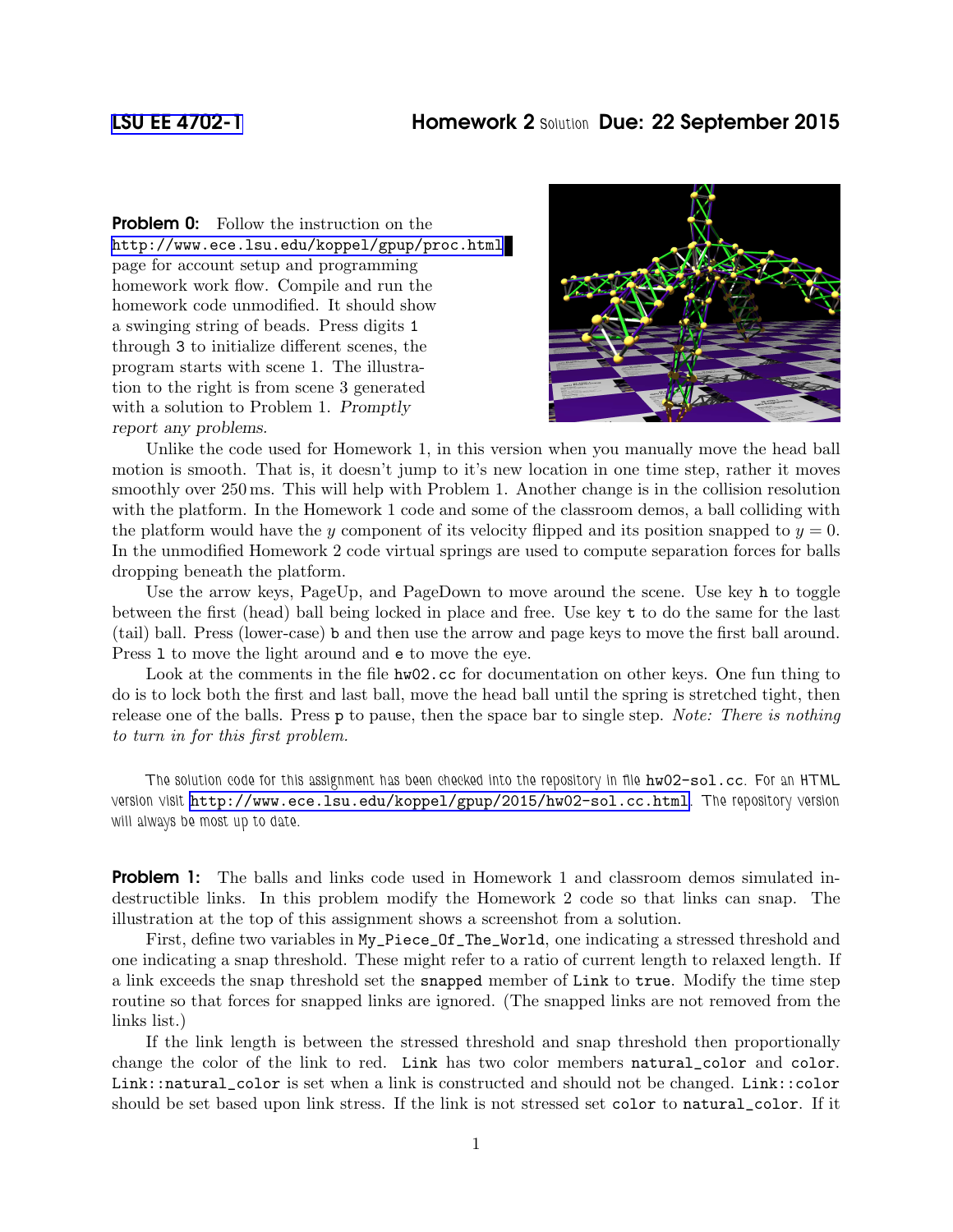is stressed set color to  $(1-s)$  \* natural\_color + s \* red, where  $0 \le s \le 1$  is the stress level. (Determining a value for s is part of the problem.)

You can test your code by freezing both the head and tail balls and then using the keyboard to move the head ball, stretching the object.

The solution bases the stress and snap threshold of a link on the ratio of its current length to the relaxed length. This is only used for links with non-zero relaxed lengths, links with a relaxed length of zero are considered indestructible.

For each non-snapped link, the code first determines if its current length, distance\_between\_balls, is above the stress threshold:

```
// First, check if link is at least stressed.
//
if ( link->distance_relaxed > 0.001 // Don't bother with very short links.
     && distance_between_balls
     > link->distance_relaxed * mp.link_stressed_thd )
```
If so, it checks whether it is snapped, and if so it sets the snapped member to  $true$ . It also sets the color based on the stress.

Physically simulating a snapped link is simple, just skip the code that simulates the link behavior, that's done below with a simple continue statement. (Another solution would be to remove snapped links from the links list.)

```
for ( LIter link(links); link; )
  {
    /// SOLUTION -- Problem 1
    //
    if ( link->snapped ) continue;
    // Spring Force from Neighbor Balls
    //
    Ball* const ball1 = link->ball1;
    Ball* const ball2 = link->ball2;
```
Grading Note: A common mistake was to use the global value of distance relaxed rather than the link's value.

**Problem 2:** Pressing v will cycle through three views: Showing only the balls and links (the SKEL), showing only triangles (the SKIN), and showing both. In the unmodified code the triangles will be scattered around the trusses. Modify the code so that triangles are rendered on the surface of the trusses, and optionally other appropriate places, such as the caps of the top.

The code for actually telling OpenGL to render the triangles should be placed in render\_my\_piece, which is near the bottom of the file. It currently contains placeholder code which results in the scattered triangles.

A solution to this problem will require new code in World::make\_truss to identify which balls form the surface and adds them to arrays, perhaps in My\_Piece\_Of\_The\_Wolrd. For example, you might add new arrays and fill them with Ball pointers that are in the correct order for rendering.

Modify render\_my\_piece and other routines so that the triangles are placed on the surface, and so that normals are set correctly. This code might use the arrays that you prepared in make\_truss.

Note that the arrays need to save pointers to Balls, not coordinates, because the balls move and so any coordinates copied during truss construction would result in a skin that doesn't move.

Try to render the skin using strips, rather than individual triangles or other individual primitives (hint).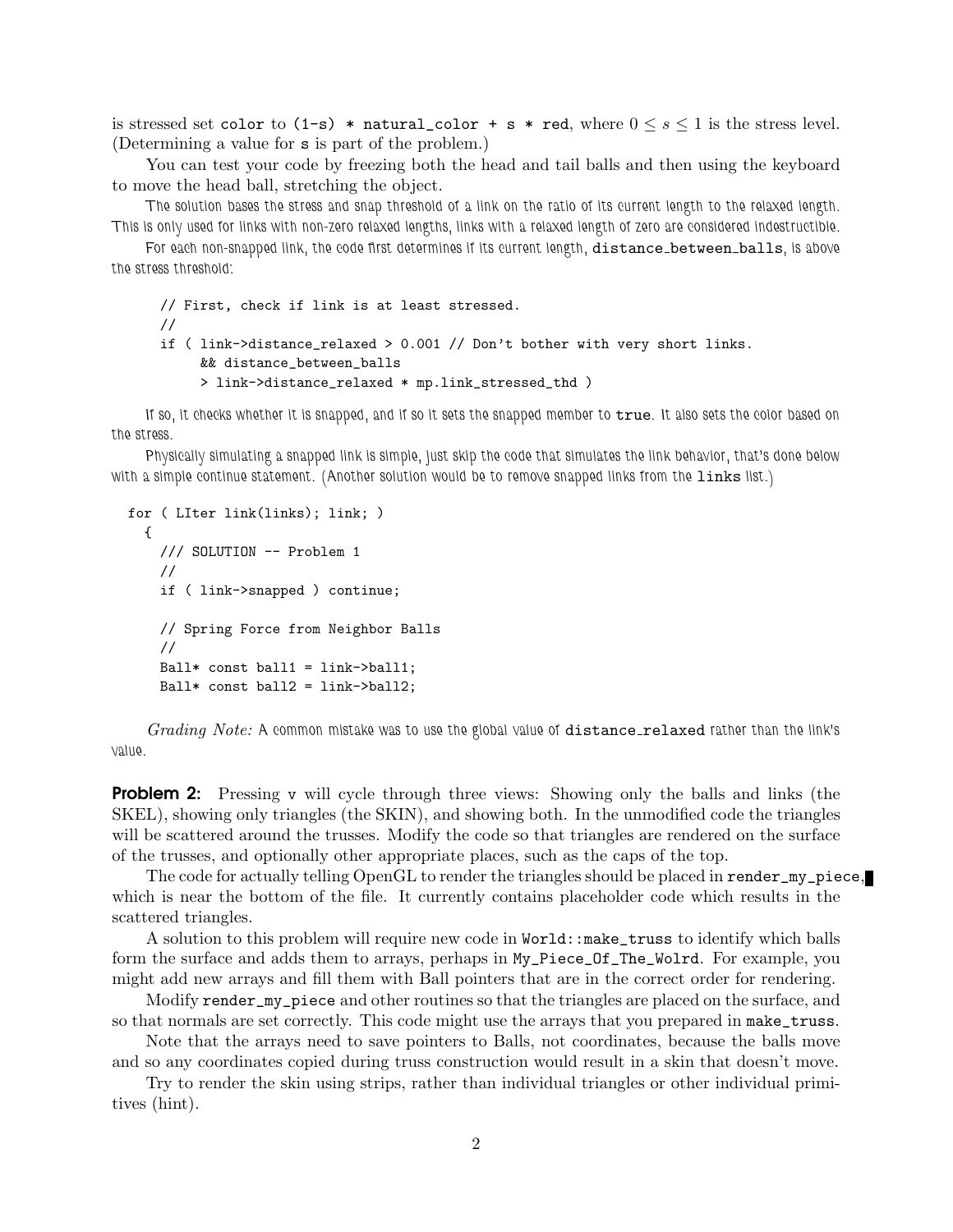The key to this problem is getting a list of vertices—ball positions—in the correct order for rendering. The solution does so by adding code to the make\_truss routine. (Yes, you need to read and understand that routine.) A new loop nest is added with the outer loop iterating over sides and the inner loop iterating along the side of the truss. A new class, Strip, is defined to hold the balls for a side of the truss. For a truss with four sides (the default), four strips would be used. In addition to ball pointers, Strip holds a color. A new class Strips is defined to hold the strips, that's added to Truss Info and My Piece Of The World.

```
for ( int j=0; j<num_sides; j++ ) {
   Strip* const strip = new Strip(color_chocolate);
    truss_info->strips += strip;
    for ( int i=0; i<num_units; i++ )
     {
        const int idx = j + num\_sides * i;// Compute the index of the ball at (i, (j-1) mod num_sides ).
        //
        const int pn_idx = idx + ( j == 0 ? num_sides - 1 : -1 );
       // Add the ball corresponding to (i, j).
        //
        strip->balls += bprep[idx];
        strip->balls += bprep[pn_idx];
     } }
```
After each truss is constructed the contents of strips for the truss is added to the strips for our piece of the world. (Sure, this step would not be necessary if there was only one strips, and the code in make\_truss just added directly to that.)

The contents of strips is used by code in render\_my\_piece to render a skin. A loop iterates over the strips, and the loop body starts by allocating, if necessary, storage for coordinates and normals

```
for ( SIter strip(mp.strips); strip; )
 {
   const int elts = strip->balls.size();
   if ( elts > buffer_elts )
     {
       buffer_elts = elts;
       coord_buffer =
          (pCoor*) realloc(coord_buffer,elts*sizeof(coord_buffer[0]));
       norm_buffer =
          (pVect*) realloc(norm_buffer,elts*sizeof(norm_buffer[0]));
     }
```
It then fills the two arrays: coord\_buffer, the array of vertex coordinates, and norm\_buffer, the array of normals. The coordinates are simply copied from the ball object:

```
for ( int i=0; i <elts; i++ )
 coord_buffer[i] = strip->balls[i]->position;
```
Normals have to be computed. If the trusses didn't bend, it would be easy to compute a normal, just take the cross product of three ball positions and use that for an entire strip. But since the links change length normals can vary. In the solution below normals are computed based on several neighboring triangles.

for ( int  $i=0$ ;  $i$  <elts-2;  $i+=2$  )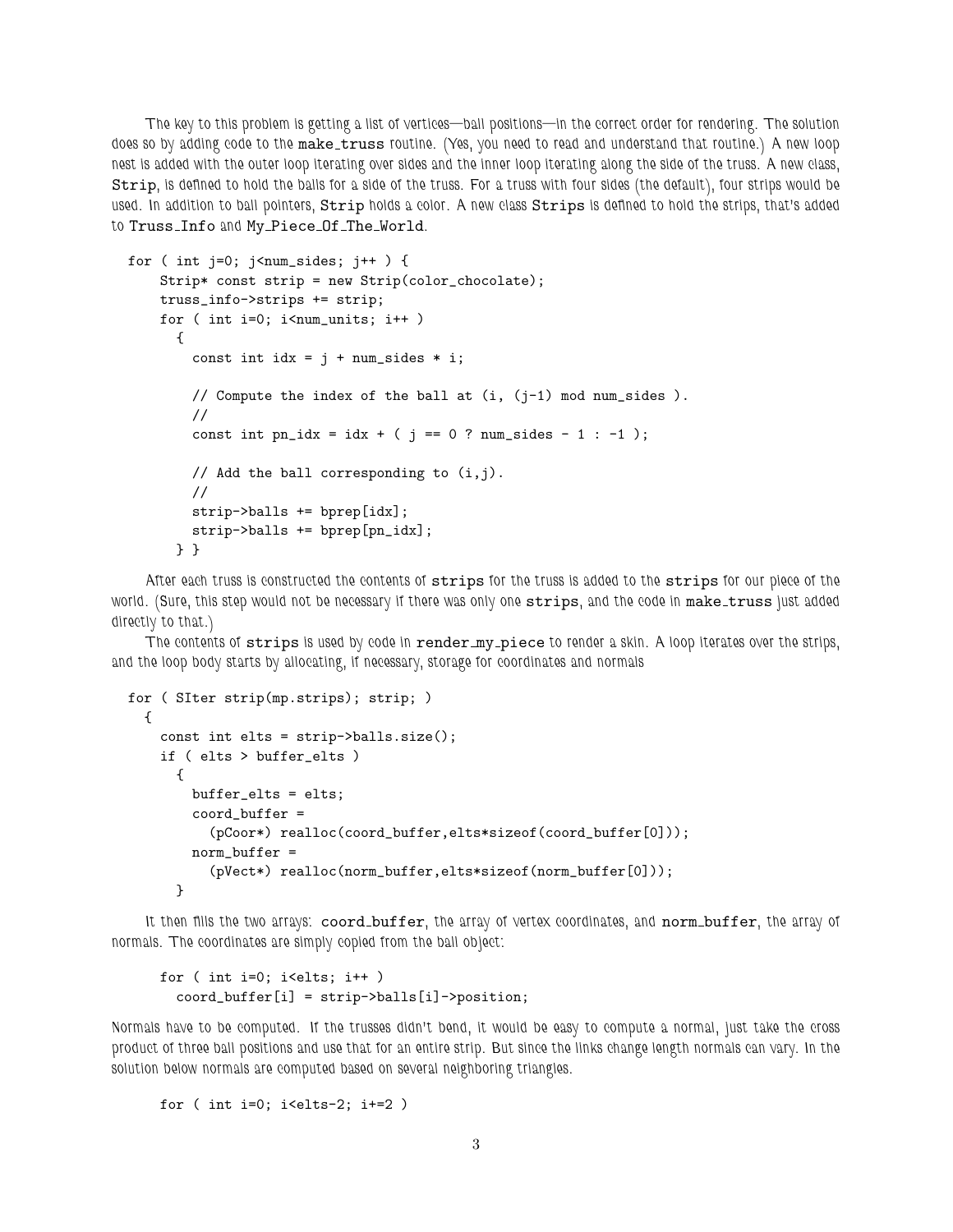```
{
  pVect vlateral0(coord_buffer[i],coord_buffer[i+1]);
  pVect vlateral1(coord_buffer[i+2],coord_buffer[i+3]);
  pVect vleft(coord_buffer[i],coord_buffer[i+2]);
  pVect vright(coord_buffer[i+1],coord_buffer[i+3]);
  pNorm nleft0(cross(vlateral0,vleft));
  pNorm nright0(cross(vlateral0,vright));
  pNorm nleft1(cross(vlateral1,vleft));
  pNorm nright1(cross(vlateral1, vright));
  if ( i == 0 )
    {
      norm\_buffer[0] = nleft0;norm\_buffer[1] = nright0;}
  norm_buffer[i] += nleft0;
  norm\_buffer[i+1] += nright0;norm\_buffer[i+2] = nleft1;norm\_buffer[i+3] = nright1;if ( i == elts - 3 )
    {
      norm\_buffer[i+2] += nleft1;norm_buffer[i+3] += nright1;}}
```
Once the arrays are set up it's a simple matter to render them. (Note that buffer objects are not being used because the vertex and normal arrays are each used just once.)

```
glEnableClientState(GL_VERTEX_ARRAY);
glVertexPointer(3, GL_FLOAT, sizeof(pCoor), coord_buffer);
glEnableClientState(GL_NORMAL_ARRAY);
glNormalPointer(GL_FLOAT, 0, norm_buffer);
glColor3fv(strip->color);
glDrawArrays(GL_TRIANGLE_STRIP, 0, elts);
glDisableClientState(GL_NORMAL_ARRAY);
glDisableClientState(GL_VERTEX_ARRAY);
```
**Problem 3:** The unmodified code does not simulate friction along the platform. Modify it so that it does. The time step routine uses a virtual spring to compute a separation force for any ball moving under the platform. Use this separation force to compute a friction force, and apply the friction force in the opposite direction along the platform.

The existing code computes a quantity, force\_up, for a ball in contact with the platform. It is the force exerted by the platform on the ball. In this discussion let  $f_u$  be force up.

We need to compute a frictional force,  $f_s$ , which will slow down sliding along the platform. Because of the way frictional forces work, the magnitude of  $f_s$  will be  $k||f_u||$ , where  $k$  is a friction coefficient. For no particular reason, the solution sets  $k = 0.1$ . The friction force magnitude is computed by:

```
const float fric_coefficient = 0.1;
const float fric_force_mag = fric_coefficient * force_up;
```
The direction of the frictional force will be in the direction of the ball's motion along the platform. Since the platform is aligned with the  $xz$  plane that velocity is obtained by setting the y component to zero. The code below computes the direction of this velocity: